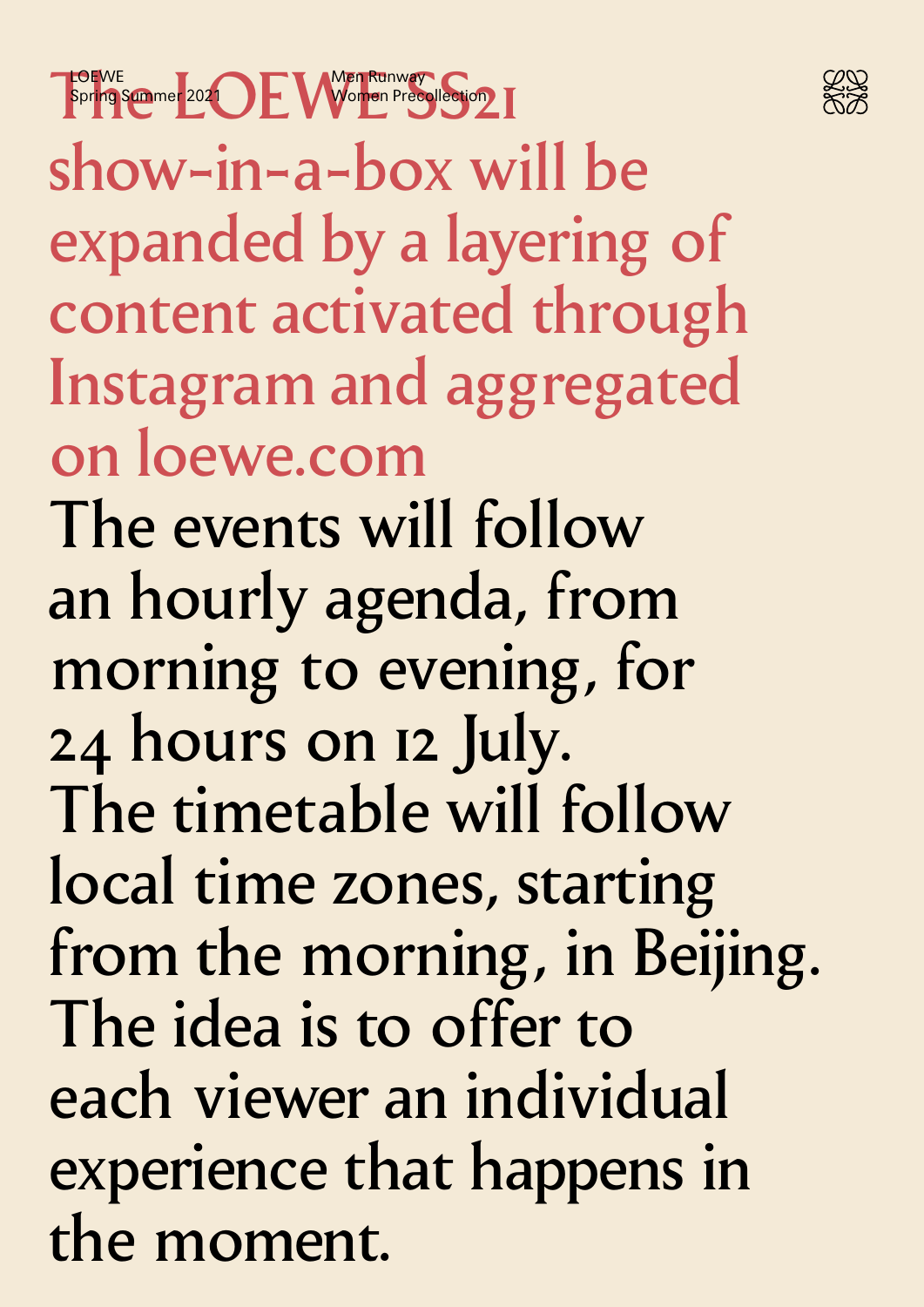

Beijing 09.00 / Paris 03.00 / New York 21.00 (-1) Portraits in motion of denizens of the front row, by photographer and director Aidan Zamiri

Beijing 10.00 / Paris 04.00 / New York 22.00 (-1)

Adam Bainbridge, aka Kindness, introduces the music concept: a medley of talents from all round the world

Beijing 11.00 / Paris 05.00 / New York 23.00 (-1) Performance by Korean composer Park Jiha

Beijing 12.00 / Paris 06.00 / New York 00.00 The shoes

Beijing 13.00 / Paris 07.00 / New York 01.00 A video on the Art of Shibori: a Japanese textile technique that inspired several pieces in the collection

Beijing 14.00 / Paris 08.00 / New York 02.00 Paper engineering with Shin Tanaka, who recreated in paper the basketweave leather pineapple featured in the collection – download the pattern to make it at home

Beijing 15.00 / Paris 09.00 / New York 03.00 Meeting with the basketweave artist Idoia Cuesta, who created two tops for the collection

Beijing 16.00 / Paris 10.00 / New York 04.00 Breakfast with Jonathan Anderson and actor Josh O'Connor

Beijing 17.00 / Paris 11.00 / New York 05.00 Performance by French-Malagasy pianist, composer and producer Mathis Picard

Beijing 18.00 / Paris 12.00 / New York 06.00 Collection highlights with Jonathan Anderson

Beijing 19.00 / Paris 13.00 / New York 07.00 The looks

Beijing 20.00 / Paris 14.00 / New York 08.00 Lunch with Jonathan Anderson and textile artists Igshaan Adams, Diedrick Brackens, Anne Low, Josh Faught.

Beijing 21.00 / Paris 15.00 / New York 09.00 A conversation with M/M (Paris) on designing the box and the show-in-a-box concept

Beijing 22.00 / Paris 16.00 / New York 10.00 The bags

Beijing 23.00 / Paris 17.00 / New York 11.00 A meeting with Cecile Losada, the artisan who crafted the Balloon bag